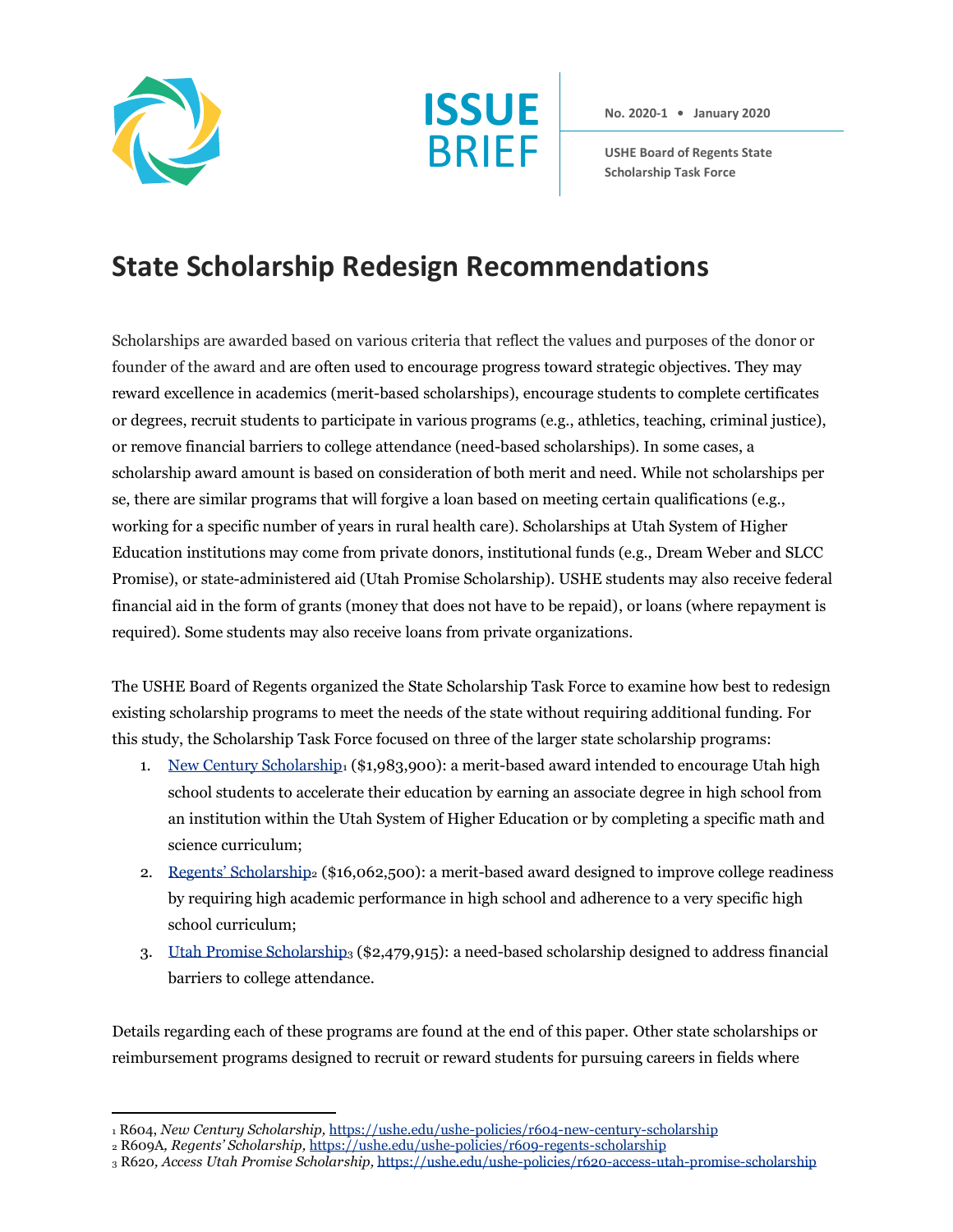there are workforce shortages (e.g., T.H. Bell Scholarship<sup>4</sup> for future educators) or to encourage attendance by students from underserved backgrounds (i.e., the Higher Education Success Stipend Program) were not included.

## **Criteria Considered by the State Scholarship Task Force**

Utah is experiencing a variety of dramatic changes: population growth and demographic shifts; increasing numbers of first-generation (students who come from families where their biological parents did not complete a four-year college degree) $_5$  and low-income students; several residents with "some college/no degree;" and [the impact of education on economic prosperity, including such things as low](https://ushe.edu/wp-content/uploads/2019/07/Utahs-Growing-Opportunity-Gap-Final_updated-template.pdf)  [unemployment rates and growth in high tech jobs](https://ushe.edu/wp-content/uploads/2019/07/Utahs-Growing-Opportunity-Gap-Final_updated-template.pdf)6. To keep the state's powerful economic engine primed to meet future needs, the Scholarship Task Force considered how best to leverage existing state scholarship dollars to encourage college attendance and completion and to meet Utah's future workforce needs. Among the issues the task force considered were the following possible goals for college scholarships:

- How the state should reward students for academic merit;
- Whether the state should use scholarship funds to encourage college preparedness by mandating a particular high school curriculum;
- How the state might address financial barriers and help meet students' educational costs;
- Whether the state should shift the application and administration of state scholarships from a centralized office to institutions to reduce cost.

## **The Task Force's Recommendations**

The Task Force recommends that the state:

• Discontinue the New Century and Regents' Scholarship programs and their requirements that students follow specific high school curricular pathways with the graduating class of 2021. Students up to the 2021 cohort and students who are currently participating in those scholarship programs would continue to be eligible for funds in accordance with board administrative rules. After the high school class of 2021, both programs will be replaced by pass-through funding for institutionadministered merit scholarships linked to ACT scores and grade point averages.

<sup>4</sup> R621*, Terrel H. Bell Education Scholarship Program[, https://ushe.edu/ushe-policies/r621-terrel-h-bell-education](https://ushe.edu/ushe-policies/r621-terrel-h-bell-education-scholarship-program/)[scholarship-program/](https://ushe.edu/ushe-policies/r621-terrel-h-bell-education-scholarship-program/)*

<sup>5</sup> *Higher Education Act of 1965[, https://www2.ed.gov/about/offices/list/ope/trio/triohea.pdf](https://www2.ed.gov/about/offices/list/ope/trio/triohea.pdf)*

<sup>6</sup> *Utah's Growing Opportunity Gap*[, https://ushe.edu/wp-content/uploads/2019/07/Utahs-Growing-Opportunity-](https://ushe.edu/wp-content/uploads/2019/07/Utahs-Growing-Opportunity-Gap-Final_updated-template.pdf)[Gap-Final\\_updated-template.pdf](https://ushe.edu/wp-content/uploads/2019/07/Utahs-Growing-Opportunity-Gap-Final_updated-template.pdf)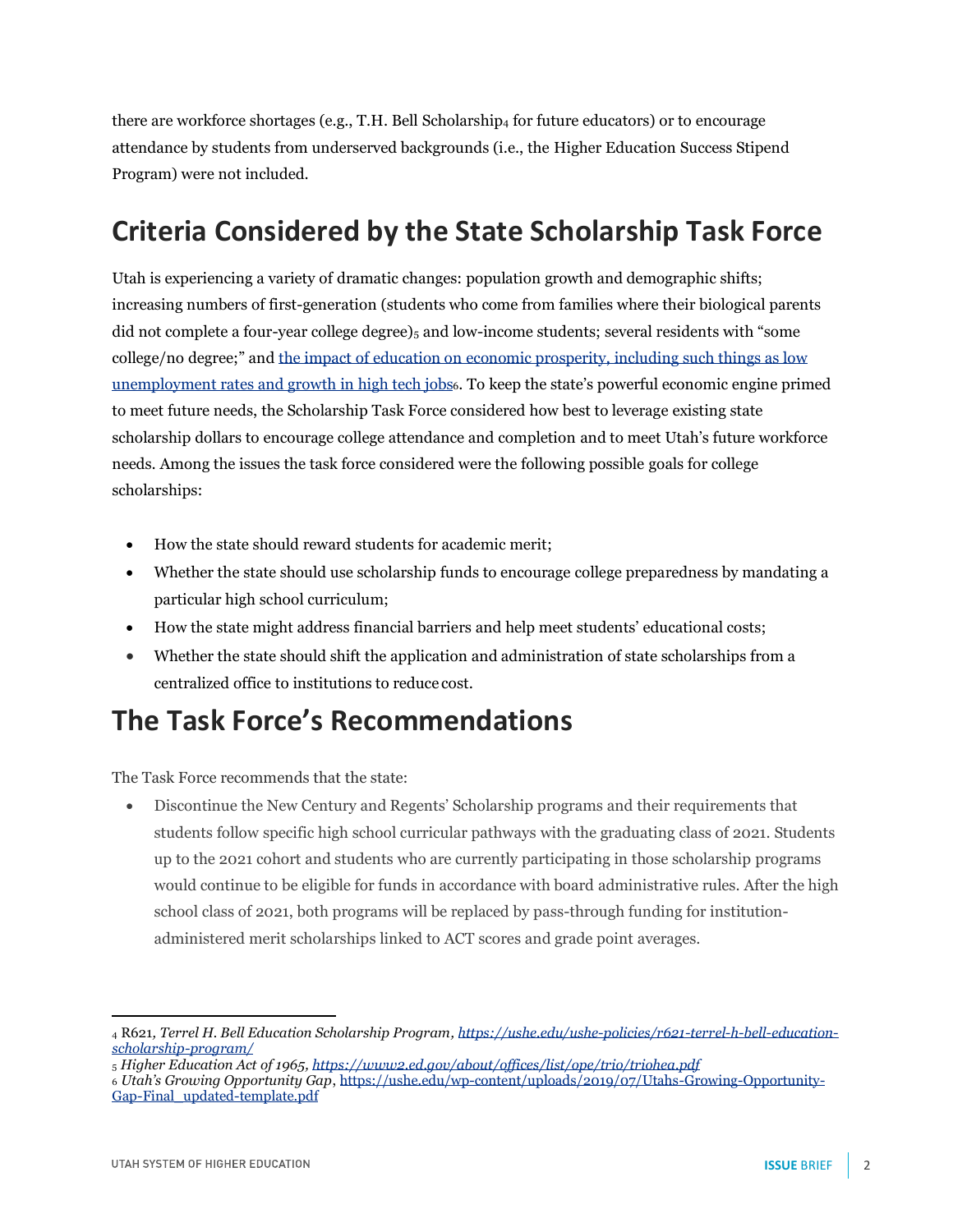- Split funding allocated to state scholarship programs with the aim of eventually reaching a ratio of 30% of the funds going to institutions for merit scholarships and 70% of the funds going to institutions for the Utah Promise program.
- Shift the administration and awarding of the merit funds to institutional financial aid or scholarship offices rather than the Office of the Commissioner of Higher Education.
- Adjust the Utah Promise Scholarship to allow federal aid to "stack" on top of the state aid program to provide stronger financial support to students.
- Regularly assess the effectiveness of state scholarship programs in meeting their stated purposes.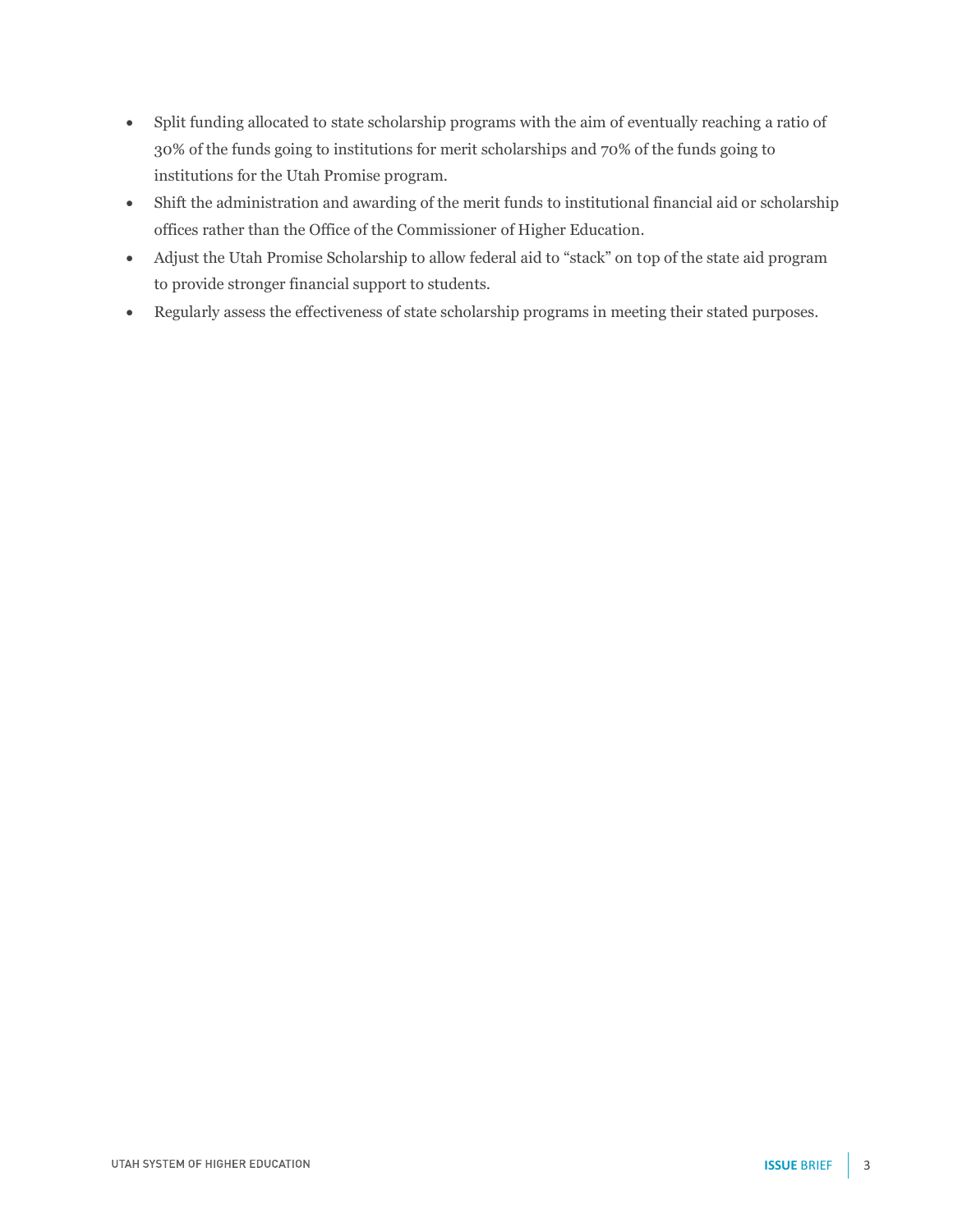## **Timeline**

| Completed         |                                                                          |  |  |
|-------------------|--------------------------------------------------------------------------|--|--|
| August 28:        | Scholarship Task Force met to consider state aid redesign.               |  |  |
| September 13:     | Scholarship Task Force provided recommendations for discussion at        |  |  |
|                   | the Board of Regents meeting.                                            |  |  |
| October 11:       | Task Force reconvened to address questions raised at the September       |  |  |
|                   | Board of Regents meeting and created a revised set of                    |  |  |
|                   | recommendations.                                                         |  |  |
| <b>Upcoming:</b>  |                                                                          |  |  |
| November 15:      | The Board of Regents approved the Task Force recommendations.            |  |  |
| November-January: | The Board will begin seeking legislative support and developing          |  |  |
|                   | strategy.                                                                |  |  |
| March 2020:       | Final actions by the legislature.                                        |  |  |
| March 2020:       | Update of applicable Regent policies per legislative action; creation of |  |  |
|                   | communication strategies to address the changes developed and            |  |  |
|                   | implemented for state aid.                                               |  |  |
| Fall 2021:        | First awards of redesigned scholarships will be made.                    |  |  |